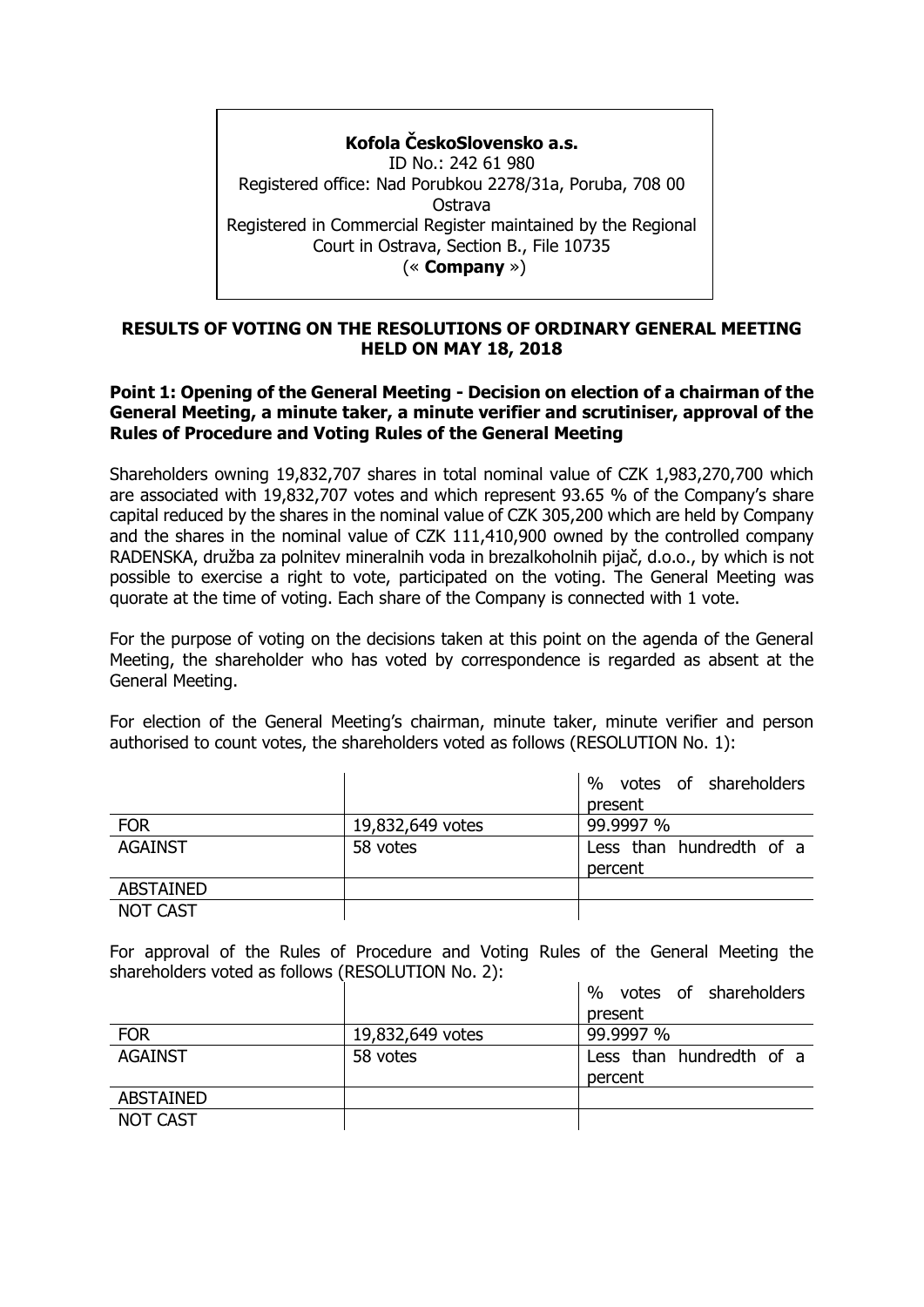For the approval of making audio recording of the General Meeting by the Company, the shareholders voted as follows:

|                  |                  | $\%$<br>votes of shareholders |
|------------------|------------------|-------------------------------|
|                  |                  | present                       |
| <b>FOR</b>       | 19,832,707 votes | 100 %                         |
| <b>AGAINST</b>   |                  |                               |
| <b>ABSTAINED</b> |                  |                               |
| DID NOT VOTE     |                  |                               |

**Para 2: Report of the Board of Directors on the business activities of the Company and state of its assets for the year 2017, and the Summary Explanatory Report regarding the matters pursuant to Section 118 par. 5 letter a) to k) of the Act No. 256/5004 Coll., Capital Market Undertakings Act, and the Conclusions of the Report on relations between controlling entity and controlled entity and between controlled entity and entities controlled by the same controlling entity for the year 2017**

There was no voting on that point.

**Para 3: Report of the Supervisory Board on the results of control activities including information on the review of the Report on relations**

There was no voting on that point.

#### **Para 4: Approval of Company´s financial statements for the year 2017 and the consolidated financial statements of Kofola ČeskoSlovensko Group for the year 2017**

Shareholders owning 19,945,141 shares in total nominal value of CZK 1,994,514,100 which are associated with 19,945,141 votes and which represent 94.18 % of the Company's share capital reduced by the shares in the nominal value of CZK 305,200 which are held by Company and the shares in the nominal value of CZK 111,410,900 owned by the controlled company RADENSKA, družba za polnitev mineralnih voda in brezalkoholnih pijač, d.o.o., by which is not possible to exercise a right to vote, participated on the voting. The General Meeting was quorate at the time of voting. Each share of the Company is connected with 1 vote.

For the approval of the Company's financial statements for the year 2017, the shareholders voted as follows:

|                  |                  | $\%$<br>votes of shareholders |
|------------------|------------------|-------------------------------|
|                  |                  | present                       |
| <b>FOR</b>       | 19,945,083 votes | 99.9997%                      |
| <b>AGAINST</b>   | 58 votes         | Less than a hundredth of a    |
|                  |                  | percent                       |
| <b>ABSTAINED</b> |                  |                               |
| <b>NOT CAST</b>  |                  |                               |

For the approval of the consolidated financial statements of Kofola ČeskoSlovensko Group for the year 2017, the shareholders voted as follows: